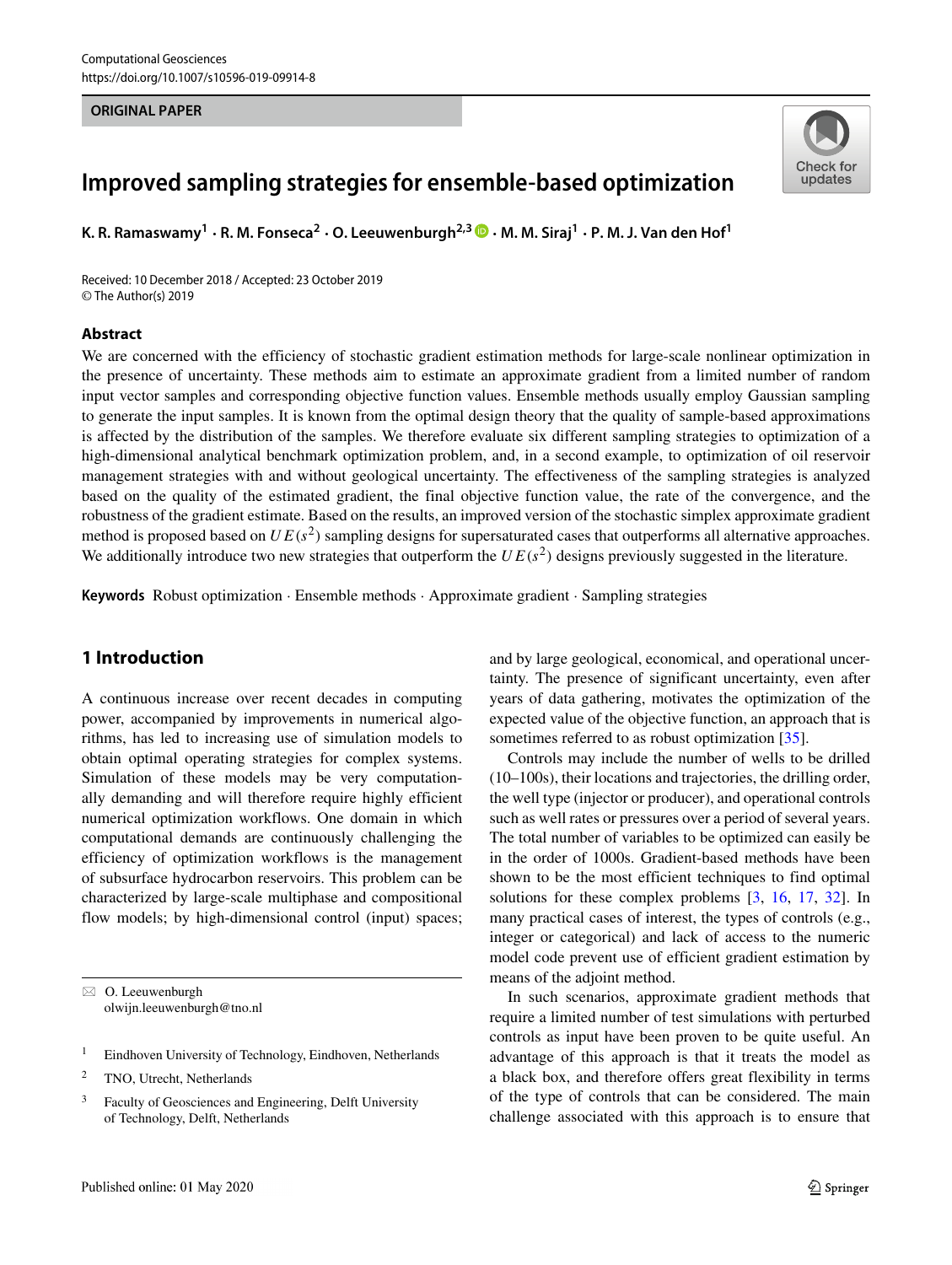the approximate gradients are accurate enough to enable sufficient increases in the objective function at reasonable computational cost. Since test simulations can be performed in parallel (assuming the availability of a parallel computing facility), this challenge translates into choosing the control perturbation set (ensemble) in such a way that the gradients can be estimated with minimal error.

Various methods exist for gradient approximation. Deterministic methods include finite differences and the simplex gradient [\[7\]](#page-11-3), both of which are computationally unattractive for large numbers of controls since they require as many perturbation tests runs as there are controls. Stochastic approaches based on a limited number of random perturbations include simultaneous perturbation stochastic approximation (SPSA) [\[33\]](#page-12-2) and stochastic noise reaction (SNR) [\[26\]](#page-11-4), both of which are based on averaging, and ensemble optimization (EnOpt) [\[6\]](#page-11-5) and a modified version coined stochastic simplex approximate gradient (StoSAG) [\[10,](#page-11-6) [11,](#page-11-7) [14\]](#page-11-8), which are both based on least squares linear regression. Do and Reynolds [\[10\]](#page-11-6) discussed the relationship between some of these methods in a deterministic context.

The sampling strategy (for example, the distribution) used to generate the ensemble of controls is extremely important. The SPSA method, for example, utilizes control perturbations sampled from the Bernoulli distribution instead of Gaussian sampling. The impact of sampling strategy on the performance of ensemble methods, on the other hand, has so far received rather little attention. The impact of ensemble size on the quality of the ensemble gradient was investigated for the Rosenbrock function and for an oil reservoir model [\[12\]](#page-11-9). It was also shown that the perturbation size (the standard deviation of a multivariate Gaussian distribution) has a significant impact on the gradient quality. A method called CMA-EnOpt to adaptively adjust the perturbation size through covariance matrix adaptation (CMA) was found to improve the performance of ensemble gradients [\[13\]](#page-11-10). The impact of alternative distributions was considered by Sarma and Chen [\[31\]](#page-12-3) who investigated the impact of a quasi-random sampling method (Sobol sampling,  $[25]$ ) that avoids clustering of samples on SNR gradient estimates. They found Sobol sampling to lead to a faster rate of convergence relative to Gaussian sampling when applied to a deterministic reservoir optimization problem. The performance of Sobol sampling strategies in a robust optimization context was not investigated.

Considering that the number of controls (*N*) for the problems of interest will normally be much larger than the feasible number of test simulations (*M*), we will be dealing here exclusively with the underdetermined (supersaturated) case. Specifically, we will address the question which sampling strategy for the supersaturated case leads to optimal performance of the approximate gradient estimation methods within large-scale nonlinear optimization problems under uncertainty. We investigate three categories of sampling: quasi-random (low-discrepancy) sequences, stratified sampling, and sampling designs motivated by optimality criteria. All sampling methods are applied in combination with the StoSAG gradient estimation method.

In the remainder of this paper, we first provide a brief review of ensemble optimization for both deterministic and robust cases in Section [2,](#page-1-0) followed by a discussion of the various sampling strategies used in this paper (Sobol sampling, Latin hypercube sampling (LHS),  $UE(s^2)$ -optimal supersaturated design) and the motivation for considering them in Section [3.](#page-2-0) Here we also introduce two new variants of  $UE(s^2)$ -optimal supersaturated design. Finally in Section [4,](#page-5-0) the sampling strategies are applied in conjunction with the StoSAG method first to the extended Rosenbrock optimization test function [\[9\]](#page-11-12) and subsequently to a synthethic 3D reservoir model of realistic complexity (for both deterministic and robust cases) followed by a detailed analysis.

## <span id="page-1-0"></span>**2 Ensemble-based gradient estimation**

Chen [\[6\]](#page-11-5) proposed a stochastic gradient estimation method for use within an ensemble-based optimization workflow referred to as EnOpt. Later modifications for deterministic and robust optimization problems [\[10,](#page-11-6) [11\]](#page-11-7) addressed approximation errors associated with the use of ensemble means. The modified method has since been referred to as stochastic simplex approximate gradient (StoSAG) [\[14\]](#page-11-8) to highlight the relationship with the simplex gradient [\[20\]](#page-11-13). While the simplex gradient estimation method is a full-rank deterministic method, the StoSAG method is a low-rank stochastic method based on random perturbations. With low-rank, we mean that the estimation typically involves fewer equations than unknowns. Consider the objective function  $J(\mathbf{u}, \mathbf{m})$  of the control vector  $\mathbf{u} = [u_1, \dots, u_N]^\mathsf{T}$ and of model parameter vector *m*. Given an ensemble of control perturbation vectors  $U = [\delta u^1 \dots \delta u^M]^T$  and corresponding objective function values anomalies  $j =$  $[J(u+\delta u^1,m)-J(u,m),\ldots,J(u+\delta u^M,m)-J(u,m)]^T$ a first-order Taylor expansion of *J* around *u* leads to the linear system of equations

<span id="page-1-1"></span>
$$
Ug \approx j \quad , \tag{1}
$$

from which we wish to estimate the gradient  $g = \nabla_u J$ . If the model is considered uncertain, one may choose to define an expected objective function  $\overline{J}(u) = \frac{1}{N_r} \sum_{i=1}^{N_r} J(u, m^i)$ . An expected gradient can be obtained similarly as the sum of  $N_r$  individual gradients, which can be computed using Eq. [1](#page-1-1) using  $M/N_r$  control perturbation vectors each. Theoretical and numerical studies [\[6,](#page-11-5) [14\]](#page-11-8) in which a ratio equal to 1, that is  $M = N_r$ , was used, have shown that the expected gradient  $\overline{g} = \nabla_u \overline{J}$  can alternatively be estimated by solving a single system like [\(1\)](#page-1-1) with *j* replaced by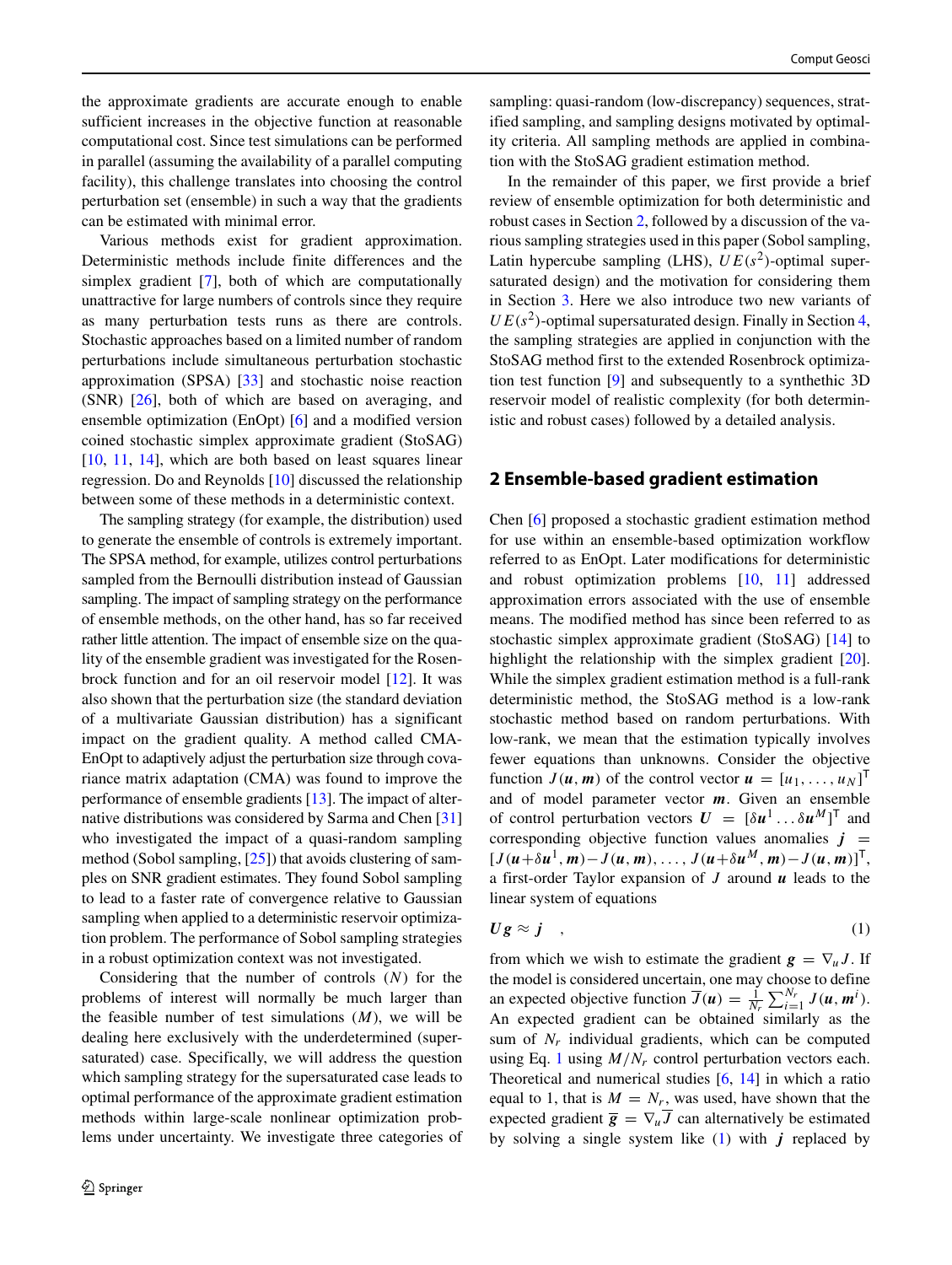<span id="page-2-1"></span> $\tilde{j} = [J(u + \delta u^1, m^1) - J(u, m^1), \dots, J(u + \delta u^M, m^M) J(u, m^M)]^{\mathsf{T}},$ 

$$
U\overline{g} \approx \tilde{j} \quad . \tag{2}
$$

In the following, we will refer to the optimization problem with  $N_r = 1$  as deterministic, and to the case with  $N_r > 1$  as robust optimization. For robust optimization with  $M/N_r =$ 1, we will use Eq. [2,](#page-2-1) and for higher ratios, we will use the mean of individual gradients computed each by solving Eq. [1.](#page-1-1) In all cases, the number of unknowns is *N* and the number of model simulations required to evaluate the required gradient is *M*.

Taking as example the deterministic case Eq. [1,](#page-1-1) the normal equations can be formulated by pre-multiplying with  $U^{\mathsf{T}}$ , leading to

<span id="page-2-3"></span>
$$
U^{\mathsf{T}}U g \approx U^{\mathsf{T}} j \quad . \tag{3}
$$

The matrix  $U^{\mathsf{T}}U$  has dimension  $N \times N$ . Since the number of perturbations *M* that we can afford to evaluate (i.e., the number of equations) is typically less than *N*, the number of controls, the  $N \times N$  matrix  $U^{T}U$  is rank deficient and its inverse does not exist. A unique solution is normally obtained by imposing a minimum norm constraint and can be computed from the generalized pseudoinverse as

$$
\hat{g} = U^{\dagger} j = (U^{\mathsf{T}} U)^{\dagger} U^{\mathsf{T}} j \quad . \tag{4}
$$

A regularized gradient estimate can be obtained by premultiplication of the above gradient by a positive definite matrix *B*. A common choice is *B* =  $C_u$  where  $C_u$  is a block-diagonal covariance matrix prescribing correlations between controls, for example, over time.

It can be shown [\[34\]](#page-12-4) that if  $\{z^i\}_{i=1}^M$  with  $z^i = u + \delta u^i =$  $u^i$  is an i.i.d. sample from the multivariate Gaussian density  $\mathcal{N}(u, C_u)$ , the ensemble gradient [\(4\)](#page-2-2) has the following convergence property (in the almost sure sense) for  $M \rightarrow$ ∞

$$
\hat{\mathbf{g}} = (U^{\mathsf{T}} U)^{\dagger} U^{\mathsf{T}} \mathbf{j} = (\frac{1}{M} U^{\mathsf{T}} U)^{\dagger} \frac{1}{M} \sum_{i=1}^{M} (z^{i} - u)(J(z^{i}) - J(u))
$$
(5)  

$$
= \frac{a.s.}{M} C^{-1} \int (J(z) - J(u)) (z^{i}) d\mathbf{x}
$$

$$
\stackrel{a.s.}{\rightarrow} C_u^{-1} \int (J(z) - J(u)) (z
$$
  

$$
-u) \mathcal{N}(z|u, C_u) dz
$$
 (6)

$$
= \int J(z) \nabla_u \mathcal{N}(z | u, C_u) dz \tag{7}
$$

In other words, the ensemble gradient [\(4\)](#page-2-2) is a Monte Carlo (i.e., random sampling-based) approximation of a probability-weighted integral of the function values  $J(u^i)$ over all possible values of  $u^i$ . The convergence properties of such an approximation will depend strongly on the chosen sampling strategy [\[4\]](#page-11-14).

## <span id="page-2-0"></span>**3 Sampling strategies**

In the context of estimation, the matrix  $U$  is known as the design matrix and the matrix  $S = (U^{\mathsf{T}} U)$  as the information matrix. The choice for a set of samples is that for a particular design and can be motivated by the desired statistical properties of the solution of Eq. [3.](#page-2-3) These properties generally depend on properties of the matrix *S* or, equivalently, of its inverse, known as the dispersion matrix, and lead to a number of optimality criteria which will be discussed later in this section. If  $M \geq N$  and the rank of *U* is equal to or greater than  $N$ , the solution  $(4)$  is the best linear unbiased estimator (BLUE) and has variance proportional to  $S^{-1}$ . In the case that *M* < *N*, which is most relevant here, the solution [\(4\)](#page-2-2) is the minimum bias estimator. If  $M = N$ and the elements  $S_{ij} = 0$  for all  $i \neq j$ , the design is called orthogonal.

#### **3.1 Random sampling**

<span id="page-2-2"></span>Random sampling (or Monte Carlo sampling) is the conventional approach to generate control perturbations for ensemble-based gradient estimation. A generic approach to generating samples is to obtain random combinations of basis vectors that are obtained by factorization of a perturbation covariance matrix  $C<sub>u</sub>$ , for example, by Cholesky decomposition  $C_u = L^{\mathsf{T}} L$ , such that  $\delta u^i$  $L r^i$ , where  $r^i$  is a number from a pseudo-random sequence as can be generated by random number generators available with any computer code. The standard distribution used for ensemble gradient estimation is the Gaussian distribution, i.e.,  $r \propto \mathcal{N}(0, C_u)$ . If perturbations are uncorrelated,  $C_u = \sigma^2 I_N$ . In some cases, for example, when the controls represent long time series discretized in short intervals (as is typical for the oil reservoir well control problem), a regularized solution may be obtained by imposing time correlation between subsequent controls. In this case,  $C_u$  will be a block-diagonal matrix.

## **3.2 Quasi-Monte Carlo sampling**

Consider the *N*-dimensional half-open unit cube  $\mathbb{I}^N$  =  $[0,1)^N$ ,  $N > 1$ . Let f be a real integrable function over  $\mathbb{I}^N$ . The Monte Carlo approximation of an integral of  $f$  over  $\mathbb{I}^N$ is

$$
\int_{I^N} f(x)dx \approx \frac{1}{M} \sum_{i=1}^M f(x_i)
$$
\n(8)

where  $x_1$ ,  $x_2$ , ..,  $x_M$  are random points in  $\mathbb{I}^N$  [\[28\]](#page-12-5). The strong law of large numbers ensures the convergence of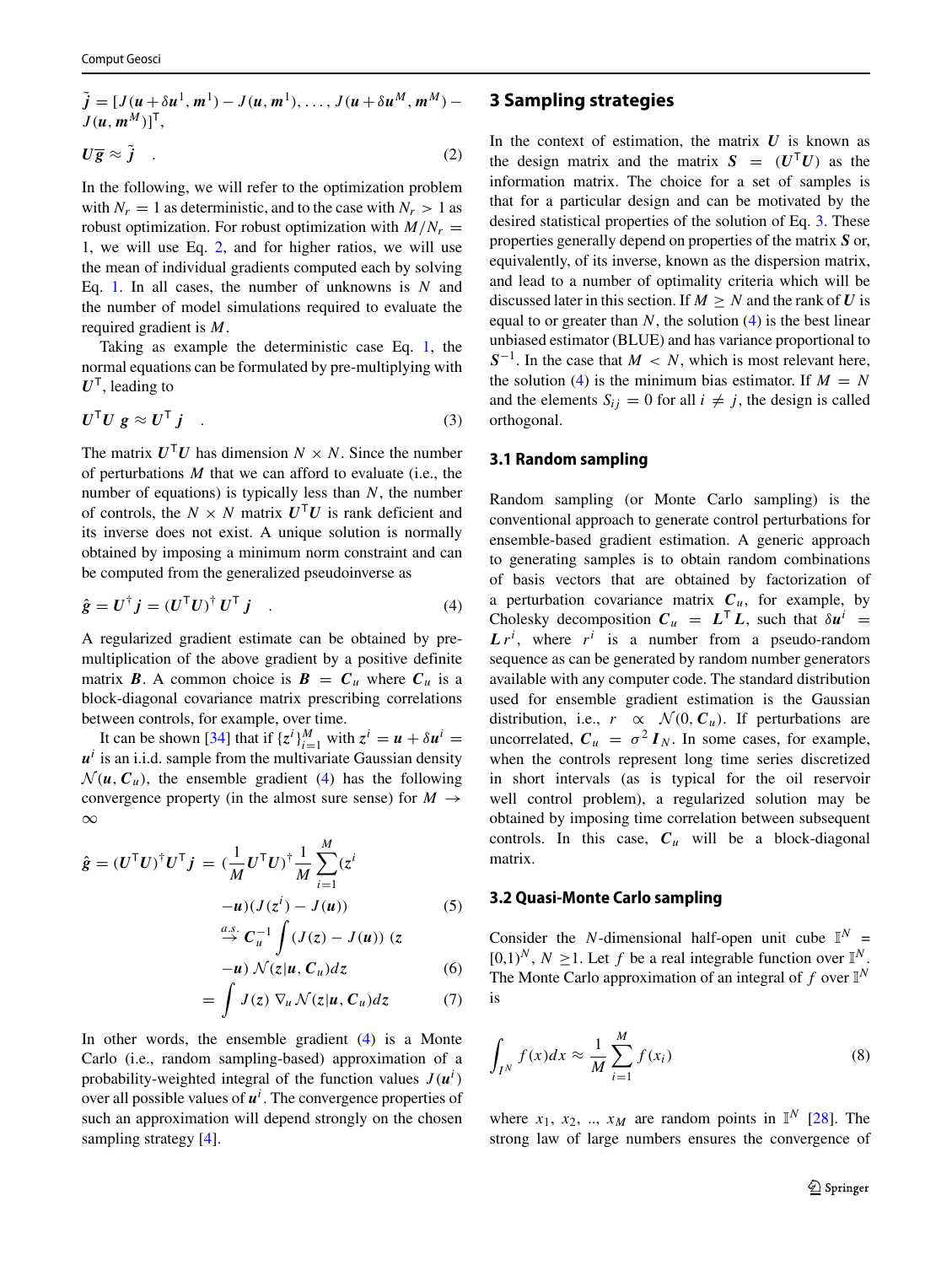the approximation. Furthermore, the expected integration error is bounded by  $O(\frac{1}{\sqrt{M}})$ , with the interesting fact that it does not depend on dimension *N*. We have already seen that the ensemble gradient estimation is equivalent with a Monte Carlo integration (also known as quadrature). The quasi-Monte Carlo (QMC) method [\[23\]](#page-11-15) is an alternative to the Monte Carlo (MC) method for calculating this approximation using quasi-random (deterministic) sequences with higher convergence rate than obtained with (pseudo) random sequences. The improved convergence originates from the uniformity of the quasirandom sampling distribution. The uniformity is quantified by the so-called discrepancy which measures the relative density of samples in each sub-volume of the sampled domain. Low-discrepancy sequences have good uniformity properties [\[4\]](#page-11-14). Examples of low-discrepancy quasi-random sequences are the Sobol and Halton sequences. More detailed discussion of quasi-random sequences and their properties is provided by, e.g., Niederreiter [\[24\]](#page-11-16). Given their low-discrepancy properties, which avoid clustering of samples in subvolumes, they are good candidates for generating space-filling designs [\[4\]](#page-11-14). In this work, we will present results obtained with the Sobol sequence which tends to produce lower correlations in high dimensions than Halton sampling [\[5,](#page-11-17) [23\]](#page-11-15). Successful application of Sobol sequences in problems of dimension ∼ 300 has been reported in the literature [\[29\]](#page-12-6).

#### **3.3 Stratified sampling**

A number of approaches that directly address the error variance of the Monte Carlo estimate are discussed by Caflisch [\[4\]](#page-11-14). Stratification is a variance reduction technique that, like low-discrepancy sampling, attempts to avoid the clustering of samples. Latin hypercube sampling (LHS) [\[22\]](#page-11-18) is perhaps the best known stratified sampling method that is suitable for higher dimensions and settings where  $M < N$  [\[28\]](#page-12-5). LHS divides the input (design) space equally into *M* strata (subdomains), an arrangement known as Latin squares, and places a sample randomly in each stratum. Theoretical considerations [\[22,](#page-11-18) [27\]](#page-12-7) suggest that LHS can be much better than MC sampling and it cannot be much worse. However, it has been reported that LHS methods may produce clustering of samples in high dimensions [\[8\]](#page-11-19).

Figure [1](#page-3-0) shows examples of Gaussian and uniform (pseudo) random, quasi-random (Sobol), and stratified (LHS) sample distributions for a simple 2-control example and 100 samples, that is,  $N = 2$  and  $M = 100$ . While this is different from the  $M < N$  case of interest, the figure serves as a simple illustration of the motivation for considering sample distributions other than Gaussian. In order to enable comparison of the sample spread, the standard deviation was normalized to 1 in both directions for all four distributions. Gaussian sampling produces relatively dense sampling around the center, as expected. LHS appears

<span id="page-3-0"></span>**Fig. 1** Example of 2D sample distributions with standard deviation 1. **a** Gaussian. **b** Uniform. **c** Sobol. **d** LHS



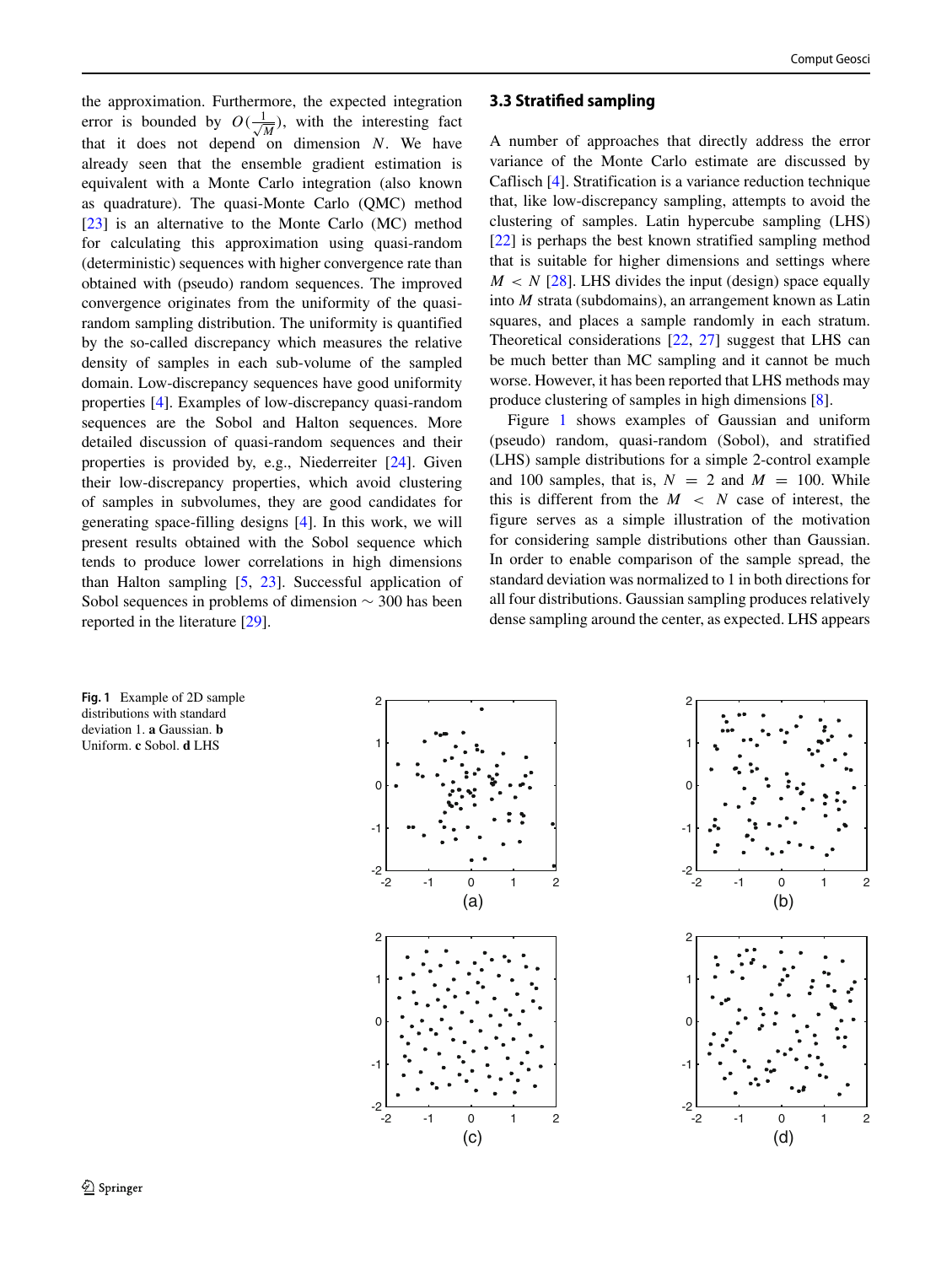to produce sampling distributions that are very similar to uniform sampling, at least for the case  $M > N$ , with some clustering and under-sampled intervals. Sobol sampling can be seen to produce a uniform space-filling sample distribution.

#### **3.4 Optimal supersaturated designs**

The theory of Design of Experiments (DOE) distinguishes saturated  $(M = N)$  and nonsaturated  $(M > N)$  designs. It furthermore defines a number of design criteria and techniques to obtain designs that satisfy these criteria. Here we are interested primarily in designs for the supersaturated case  $(M < N)$  based on the  $E(s^2)$  criterion which defines an approximate orthogonality measure [\[2\]](#page-11-20). An extension, the so-called  $UE(s^2)$ -optimal supersaturated designs [\[19\]](#page-11-21), adds an effective design optimality criterion (*D*-optimality).

For a supersaturated design, the information matrix *S* becomes rank deficient and hence its inverse does not exist. A natural approach in this case is to find a design that is nearly orthogonal, that is, the design in which the absolute values of the off-diagonal elements of the matrix *S* are small in some sense. Two alternative approaches have been suggested [\[2\]](#page-11-20) to obtain near-orthogonal designs. The first is to choose a design with minimum max $_{i \neq j} |s_{ij}|$  and among all such designs to choose one with the fewest  $s_{ij}$  that achieve this maximum. The second approach is to choose a design in which the sum of the squares of the off-diagonal elements is minimum, that is, a design that minimizes

$$
E(s^{2}) = \frac{2}{(N-1)(N-2)} \sum_{i < j} s_{ij}^{2} \quad , \tag{9}
$$

which is called the  $E(s^2)$  criterion. A design is  $E(s^2)$ optimal if it satisfies the following conditions:

- 1.  $s_{1j} = 0 \forall j = 2, ..., N$
- 2. among all those designs that satisfy 1, the design should minimize  $E(s^2)$  given in Eq. [9.](#page-4-0)

There are various methods for construction of  $E(s^2)$ optimal supersaturated designs [\[15\]](#page-11-22), but we will consider only the methods using Hadamard matrices [\[21,](#page-11-23) [36\]](#page-12-8).

Optimal designs are experimental designs for which the solution of the estimator satisfies particular statistical optimality criteria. Generally, these statistical criteria are formulated in terms of the (generalized) variance of the solution, for example, minimum trace of the covariance of *g*ˆ (A-optimality), minimum maximum eigenvalue of the covariance of  $\hat{g}$  (E-optimality), or minimum product of non-zero eigenvalues of the covariance of  $\hat{g}$  (D-optimality) [\[1\]](#page-11-24). The  $E(s^2)$  design can be made more theoretically strong and efficient by adding such traditional design optimality criteria.  $UE(s^2)$ -optimal designs are designs for the supersaturated case that are near-orthogonal but exchange the first constraint above for D-optimality.  $UE(s<sup>2</sup>)$ -optimal supersaturated designs could therefore be described as producing minimum bias-minimum variance estimates (for details about algorithms for their construction from Hadamard matrices, we refer to Jones and Majumdar [\[19\]](#page-11-21)). A brief summary of the general procedure and variants is provided here.

A Hadamard matrix  $H \in \mathbb{R}^{N \times N}$  is a square matrix whose columns are orthogonal to each other and for which holds that  $HH^{\mathsf{T}} = H^{\mathsf{T}}H = NI_N$  where  $I_N$  is the identity matrix of size  $N \times N$ . It consists of elements  $\pm 1$  and it is generally available for order *N* equal to 1, 2 and multiples of 4. Procedures for constructing a  $UE(s^2)$ -optimal design matrix  $U \in \mathbb{R}^{M \times N}$  with  $M < N$  from Hadamard matrices are discussed by [\[19\]](#page-11-21), who also review modern methods to construct Hadamard matrices of the required orders. Four situations can be distinguished based on the remainder of *N* when divided by 4 that are referred to as  $T_0$ ,  $T_1$ ,  $T_2$ , and  $T_3$ . In the following,  $N = a \pmod{4}$  means *a* is the remainder when *N* is divided by 4.

- 1. *T*<sub>0</sub>: If  $N = 0 \pmod{4}$ ,  $2 \le M \le N-1$ . Start with a normalized Hadamard matrix of order *N*,  $H_N$ . *U* can be formed by selection of any *M* rows of  $H_N$ .
- 2. *T*<sub>1</sub>: If  $N = 1 \pmod{4}$ ,  $2 \leq M \leq N-1$ . Start with a normalized Hadamard matrix of order  $N-1$ ,  $H_{N-1}$ . Let *V* be a  $M \times (N - 1)$  matrix formed by any *M* rows of  $H_{N-1}$  and let  $\phi$  be an (arbitrary)  $M \times 1$  vector with entries 1 or -1.  $U = (V, \phi)$ .

<span id="page-4-0"></span>3. 
$$
T_2
$$
: If  $N = 2 \pmod{4}$ ,  $2 \le M \le N-2$ .

(a) *M* is even,  $M = 2p$ . Start with a normalized Hadamard matrix of order  $N - 2$ ,  $H_{N-2}$ . Let  $U^*$  be the  $M \times (N - 2)$  matrix formed by any M rows of  $H_{N-2}$ . Let  $X_1$  be a  $M \times 2$  matrix with each of the first *p* rows either (1,1) or (−1,−1) and each of the last *p* rows either  $(1,-1)$  or  $(-1,1)$ . Then  $U = (U^*, X_1)$ .

(b) *M* is odd,  $M = 2p + 1$ . Start with a normalized Hadamard matrix of order  $N - 2$ ,  $H_{N-2}$ . Let  $U^*$  be the  $M \times (N - 2)$  matrix formed by any *M* rows of  $H_{N-2}$ . Let  $X_2$  be a  $M \times 2$  matrix with each of the first p rows either  $(1,1)$  or  $(-1,-1)$  and each of the last  $p + 1$  rows either  $(1, -1)$  or  $(-1, 1)$ . Then  $U = (U^*, X_2)$ .

4. *T*<sub>3</sub>: If  $N = 3 \pmod{4}$ ,  $2 \leq M \leq N-1$ . Start with a normalized Hadamard matrix of order  $N + 1$ ,  $H_{N+1}$ . Let  $U^*$  be the  $M \times (N + 1)$  matrix formed by any *M* rows of  $H_{N+1}$ . Suppose the last column of  $U^*$  is denoted by  $\phi$  and  $U^* = (U, \phi)$ . Thus *U* can be obtained.

Given that there is some freedom in constructing the Hadamard matrices, we will consider three variants for constructing *U* denoted as M1, M2, and M3 as explained below. M1 is the conventional approach, while M2 and M3 are new variants that we introduce here.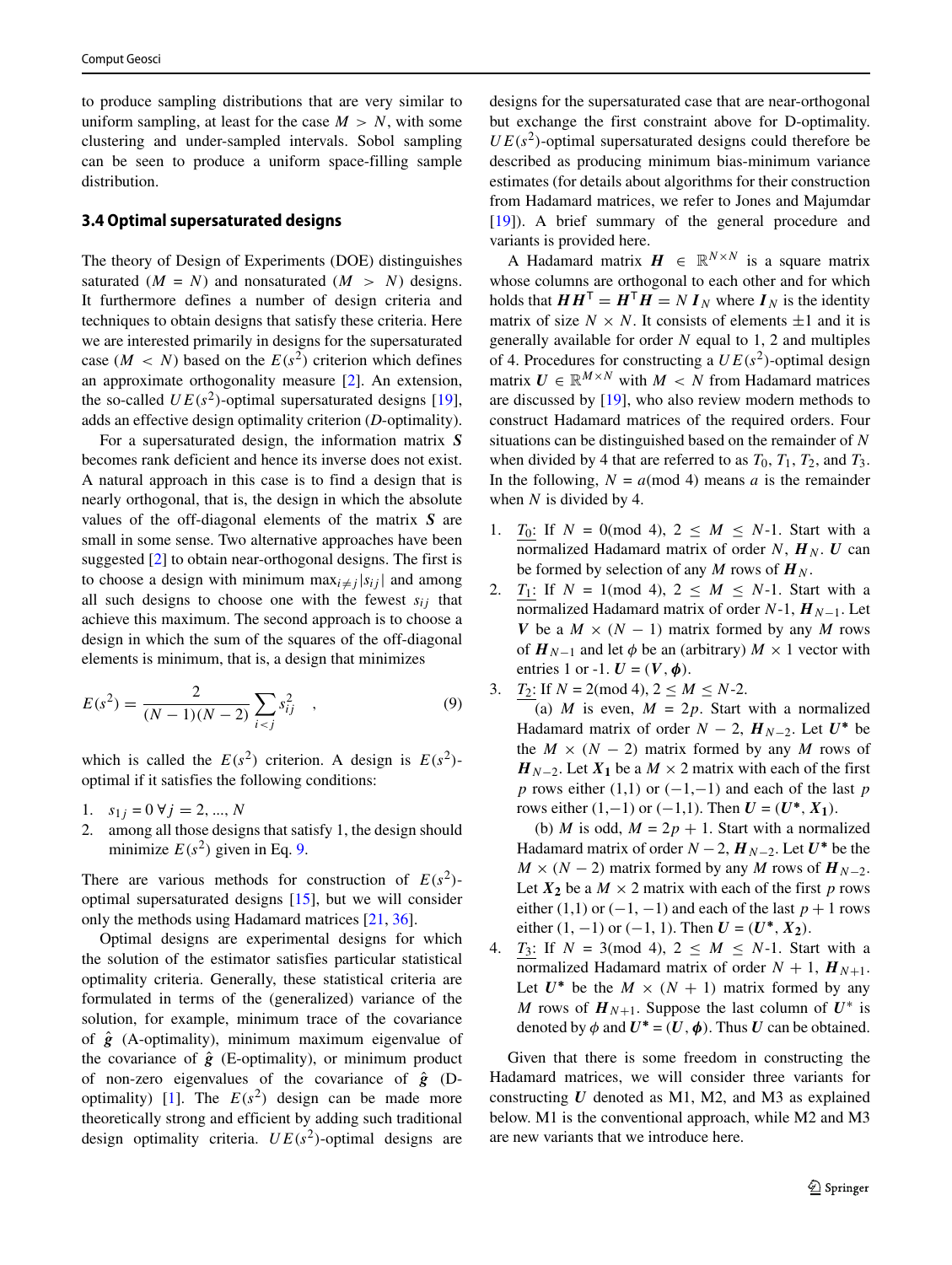- 1. M1: This is the approach suggested by Jones and Majumdar [\[19\]](#page-11-21). In the construction of  $UE(s^2)$ -optimal designs of types  $T_0$  to  $T_3$ , it is suggested to take *M* arbitrary rows of a Hadamard matrix. By choosing the rows randomly in each iteration of the optimization, variation in the samples can be achieved without loss of  $UE(s^2)$  optimality. Thus, the method becomes stochastic.
- 2. M2: This approach is similar to type M1 except that the row of the Hadamard matrix containing only values of +1 is always picked. When type M1 is used, this row may not always be picked. Experiments presented below showed that in those instances, gradient quality was significantly reduced. The M2 variant avoids this but remains stochastic.
- 3. M3: In this approach, the first *M* rows of the Hadamard matrix (including the row with all values equal to +1) are always selected for each iteration of the optimization. This variant is therefore deterministic.

We finally note that the near-orthogonality and *D*optimality of  $UE(s^2)$ -optimal designs do not hold for the case  $N = 3 \pmod{4}$  where  $M > \frac{(N+5)}{2}$ . However, by choosing *M* properly, the design can be made *D*-optimal for this case as well [\[19\]](#page-11-21).

## <span id="page-5-0"></span>**4 Numerical experiments**

The various sampling strategies and designs are first applied to gradient estimation in a simple toy problem for which exact gradients can be computed analytically. This enables us to determine the impact of the sampling strategy on the accuracy of the stochastic gradients.

We determine the gradient accuracy separately for two sets of control test points. In order to explain the composition of these two sets, we refer to the red line in Fig. [6](#page-7-0) which represents a typical example of the evolution of the objective function as a function of iteration of an optimization process. The iterative objective function increase during optimization can be commonly characterized by fast improvements during early iterations when objective function values are far from the optimum (the objective function curve is steep), and very slow improvement towards convergence (the objective function curve is nearly flat). In our example (Fig. [6\)](#page-7-0), the first stage would consist of roughly the first 10 iterations, while the second stage would consist of iterations 10 to 35. The separation between the two stages can simply be defined by, for example, a threshold rate of improvement in the objective function. We propose this procedure to identify points that are expected to lie relatively far away from the optimum (visited during the first stage) and points that are expected to lie in a part of the control space that is connected to the optimum through pathways along which the objective function is only very weak sloping (visited during the second stage). We are interested in determining the quality of gradient estimates during both stages of the optimization process separately since it may be expected that for a given perturbation size, the gradient quality is lower during the second stage than during the first stage. One hundred conventional robust optimization experiments were conducted with the extended Rosenbrock function for one hundred different starting controls.

## **4.1 Analytical toy problem**

We use an extended version of the well-known Rosenbrock benchmark function which is characterized in 2D by a curved valley, with a minimum at coordinates *(*1*,* 1*)* located in one of the two branches of the valley. In order to mimic the high dimensionality typically encountered in subsurface reservoir problems, we use the extended Rosenbrock function [\[9\]](#page-11-12). In addition to a large number of controls we want to investigate the impact of uncertainty in the model properties. Therefore, uncertainty is introduced to mimic the geological uncertainty following [\[12\]](#page-11-9),

<span id="page-5-1"></span>
$$
J(u_1, ..., u_N, c_1^j, c_2^j) = \sum_{i=1}^{N/2} -(\sin c_2^j)(1 - u_{2i-1})^2 -100(c_1^j u_{2i} - u_{2i-1}^2)^2, \qquad (10)
$$

where  $(c_1^j, c_2^j)$  with  $j = 1, ..., 100$  are samples from  $N(0, I_2)$  representing  $N_r = 100$  model realizations. N is the number of controls which we set here to 320. The gradient of Eq. [10](#page-5-1) can be derived analytically for any set of controls.

Using a simple objective function increase criterion solutions obtained at subsequent iterations of the optimization process were classified as belonging to either the first or second stage as discussed above. The gradient at each of these test points was estimated using different sampling strategies. For sampling strategies involving random numbers, the gradient computation was repeated 100 times, after which an average angle error  $\alpha_{100}$  was computed by comparison with the analytical gradient direction and further averaging over all 50 test points. The standard deviation of the control perturbation magnitude was set to 0.01 in all cases. The angle error is estimated for different ratios  $M/N_r$ . If the ratio equals 1, we use the same number of perturbations as there are model realizations, while for a ratio of for example 3, three different perturbed controls are applied to each model realization. Figure [2](#page-6-0) shows the angle error alpha 100 for 3 ratios and for different sampling strategies averaged over the first 50 test points and Fig. [3](#page-6-1) shows the average angle error for the second set of 50 test points.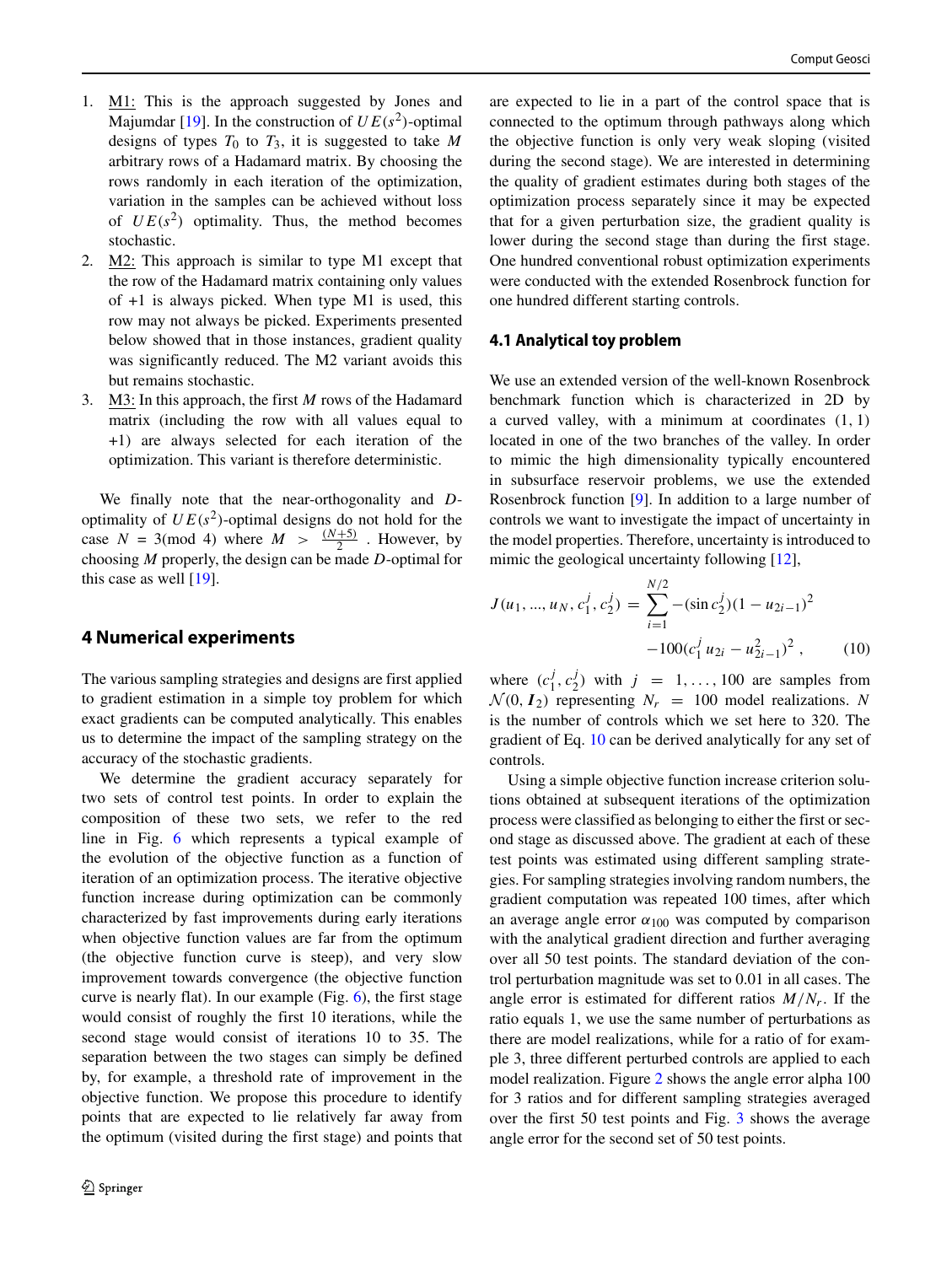<span id="page-6-0"></span>

**Fig. 2** Mean gradient direction error  $\alpha_{100}$  at points with objective function values relatively far from the optimum for ratios  $M/N_r$  1 to 3 and different sampling strategies using a standard deviation  $\sigma$  of 0.01. The true and estimated gradients represent the expected values over 100 different model realizations

For control points far away from the optimum, the Gaussian, Sobol, LHS, and  $UE(s^2)$ -M1 sampling strategies provide a similar gradient quality when the ratio equals 1 (Fig. [2\)](#page-6-0). A slight difference is seen when the ratio is increased to 3 with  $UE(s^2)$ -M1 and Sobol performing slightly better on average than the Gaussian and LHS strategies. For a 1:1 ratio,  $UE(s^2)$ -M2 and  $UE(s^2)$ -M3 provide the best gradient quality, with angle errors that are 5◦ to 30◦ lower than for the other strategies.

Gradient errors are significantly larger for points closer to the optimum as seen in Fig. [3.](#page-6-1) Otherwise, the results are more or less consistent with those for the early stage except that the differences between  $UE(s^2)$ -optimal designs of types M2 and M3 and Gaussian, Sobol, LHS, and  $UE(s<sup>2</sup>)$ -optimal design of type M1 are relatively smaller. In conclusion, for the high-dimensional Rosenbrock function with uncertainty,  $UE(s^2)$ -optimal designs of types M2 and M3 provide significantly better expected gradients than the other sampling strategies, especially in the early stages of the optimization process when solutions are far from the

<span id="page-6-1"></span>

**Fig. 3** Mean gradient direction error  $\alpha_{100}$  at points with objective function values relatively close to the optimum for ratios  $M/N_r$  1 to 3 and different sampling strategies using a standard deviation  $\sigma$  of 0.01. The true and estimated gradients represent the expected values over 100 different model realizations

optimum. In the following, we will only present robust optimization results for a ratio of 1.

## **4.2 Oil reservoir case**

In this section, we will investigate the impact of the different sampling strategies on an optimization process for a small, but realistically complex, reservoir test case. The 3D reservoir model used here is the "Egg" benchmark model [\[18,](#page-11-25) [35\]](#page-12-0). Figure [4](#page-6-2) shows the permeability field of one model realization and the position of eight injection wells (blue) and four production wells (red). The egg model is a channelized reservoir model with seven vertical layers and a total of 18,553 active cells.

The permeability values are not conditioned to values at the wells, and the porosity is assumed to be constant. The producers are operated at constant bottom hole pressure, while the injectors are rate-controlled between 10 and 79.5  $m<sup>3</sup>/day$ . Production of the field is simulated for a period of 3600 days that is discretized into 40 control time intervals of 90 days. This results in a total of  $40 \times 8 = 320$  injection rate controls. The objective function used in this work is the undiscounted net present value (NPV), i.e., the sum of revenues and costs induced over the production period. We use an oil price of 126  $\frac{25}{3}$  and costs of 19  $\frac{19}{3}$  and 6  $\frac{125}{3}$ for water production and injection respectively. The fully implicit black oil simulator OPM flow is used for the model simulations and the objective function is computed based on the simulator output. We investigate both the deterministic and robust optimization cases, where the model realizations are taken from a set of 100 permeability realizations. Six of these realizations are shown in Fig. [5.](#page-7-1) More details on the model can be found in Jansen et al. [\[18\]](#page-11-25).

#### **4.2.1 Deterministic optimization**

In deterministic optimization, there is no uncertainty in the model, and therefore only a single model realization

<span id="page-6-2"></span>

**Fig. 4** Example permeability field of the Egg reservoir model with 8 injector wells (blue) and 4 producer wells (red)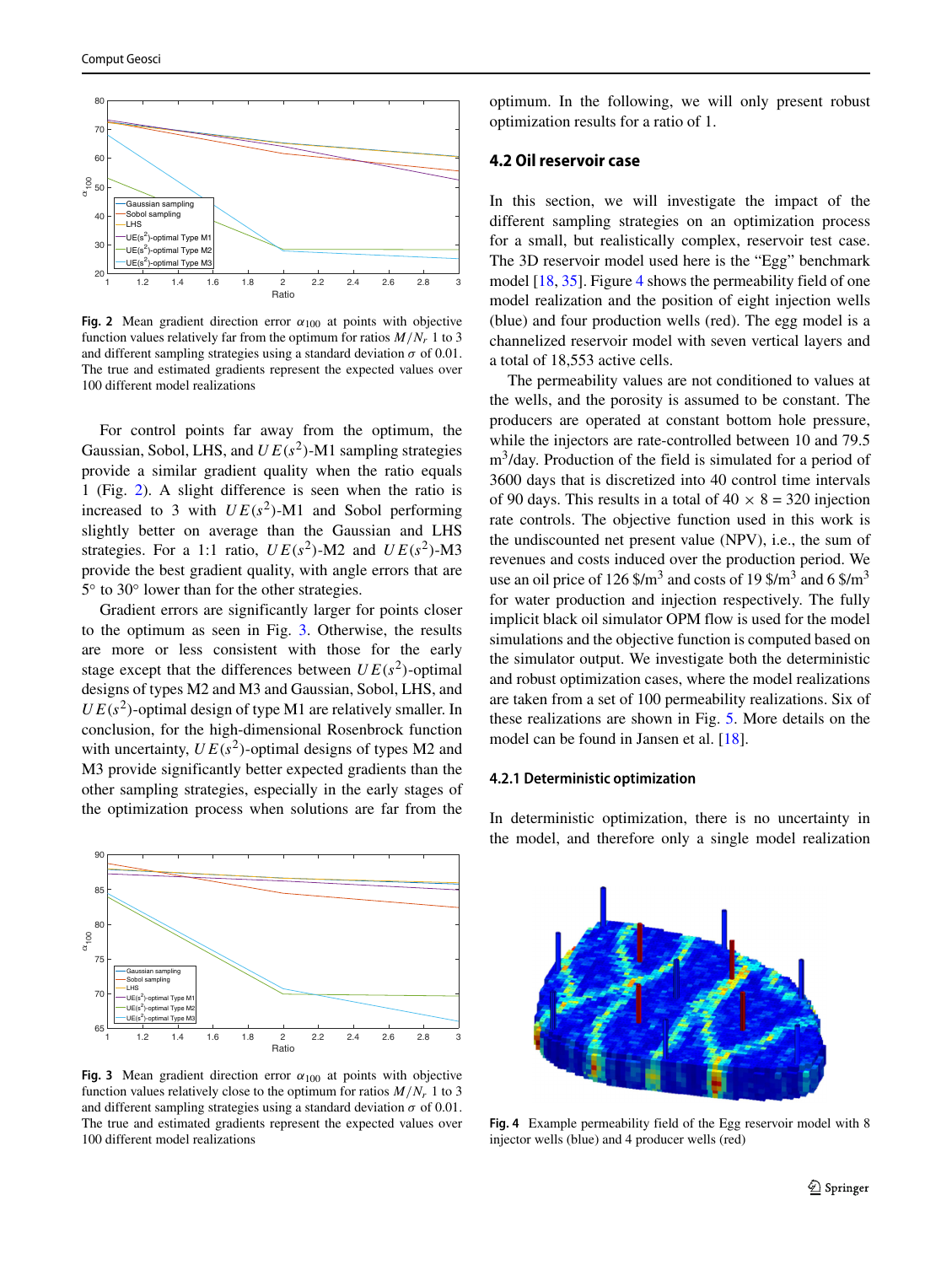<span id="page-7-1"></span>

**Fig. 5** Six randomly chosen model realizations, taken from [\[18\]](#page-11-25), characterizing the uncertainty in the permeability

is used in this section (i.e.,  $N_r = 1$ ). All optimization experiments are run for a fixed number of iterations (35) and use a steepest ascent update with a normalized gradient (that is, the norm of the gradient vector is 1) and a fixed step size of 0.1. The convergence will thus be affected primarily by the quality of the gradient. The initial control vector consists of equal values of 79.5 in units of  $m^3$ /day which corresponds to the maximum injection rate.  $M = 100$ perturbation vectors are generated to estimate the gradients by solving [\(4\)](#page-2-2). Figures [6](#page-7-0) and [7](#page-7-2) show the objective function curves over all iterations for different sampling strategies with the number of perturbation vectors *M*=100 and *M* = 30 respectively.

The curves for  $UE(s^2)$  designs of types M2 and M3 flatten after 14 iterations. The curve for Sobol sampling approaches the same final objective function value at a slightly slower rate. These methods also produce high convergence rates and final objective function values when the ensemble size is very small (30). From the results of the Rosenbrock function, it was observed that  $UE(s^2)$  designs of type M1 provides inferior gradient quality compared with M2 and M3 at poor control points (steep section of the objective function curve). This is also observed in Figs. [6](#page-7-0)

<span id="page-7-0"></span>

**Fig. 6** NPV as a function of optimization iteration using Eq. [1](#page-1-1) with  $N_r = 100$  and  $M = 100$  for different sampling strategies

<span id="page-7-2"></span>

Fig. 7 NPV as a function of iteration for different sampling strategies. Gradients are estimated from Eq. [1](#page-1-1) with  $N_r = 1$  and  $M = 100$ 

and [7.](#page-7-2) The curve for M1 shows iteration intervals for which convergence is extremely slow, alternated by intervals with steep increases in the objective function. Upon inspection, it was discovered that these intervals correspond to iterations in which the row of the Hadamard matrix containing only +1 values was either not included (slow improvement) or was included (fast improvement). This behavior actually motivated the creation of the new schemes M2 and M3 in this paper. In general, both M2 and M3 perform slightly better than Sobol sampling which tends to produce objective function curves that flatten a bit earlier. Since the curves for Gaussian and LHS sampling have not yet flattened after 35 iterations, it is not possible from these results to draw conclusions about the final objective function value that can be reached. Given the high computational cost associated with simulating large and complex reservoir models, it is reasonable to consider the performance of different methods for a limited number of iterations (or function evaluations). It appears that LHS does not perform better than Gaussian sampling for the number of controls considered in these experiments.

The optimal control strategies for one of the injectors obtained after 35 iterations are shown in Fig. [8.](#page-8-0)

The choice of sampling method clearly has a significant impact on the character of the resulting control strategy. While Sobol sampling produces a strategy with frequent and large changes in the injection rate, the  $UE(s^2)$ designs tend to produce fairly smooth low-rate profiles. Highly dynamic control strategies are generally undesirable from an operational point of view. Regularization of the gradients is often proposed as a means to produce smooth control profiles. One way to achieve this is by imposing correlations over time between the control perturbations, i.e., between the samples. The impact of this approach on the optimization process for different sampling methods is illustrated in Fig. [9,](#page-8-1) where a correlation length of 15 control intervals was applied (the total number of intervals is 40).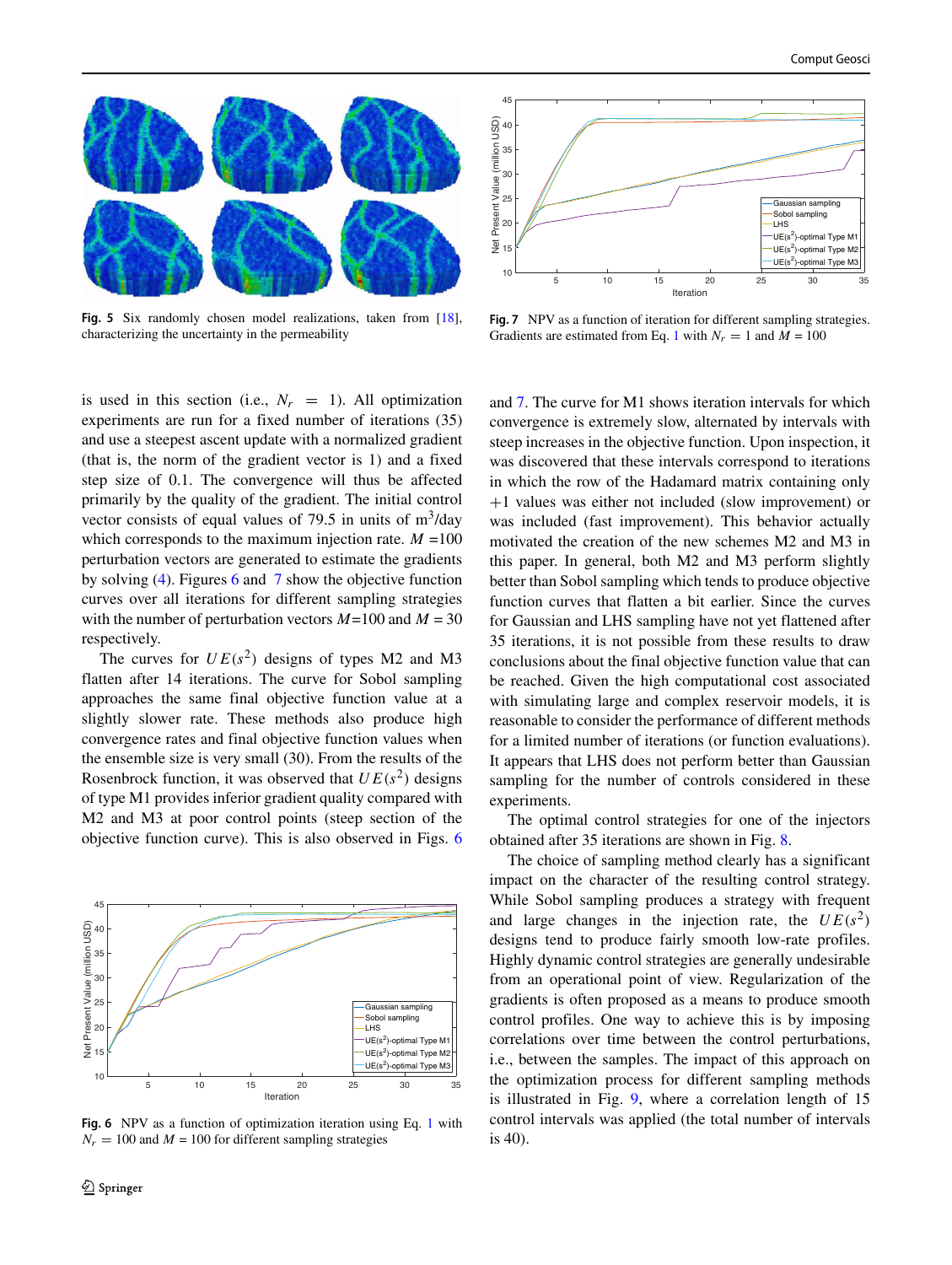<span id="page-8-0"></span>

**Fig. 8** Control strategy representing the injection rate of one of the injectors as a function of time at the final iteration (35) obtained with 6 different sampling strategies,  $N_r = 1$  and  $M = 100$ 

Correlation clearly benefits the convergence properties for all sampling methods except Sobol sampling. Gaussian sampling, LHS, and  $UE(s^2)$  designs all produce very similar objective function profiles. Gaussian sampling and LHS produce the highest final objective function values, while the values obtained for  $UE(s^2)$  are nearly identical to those obtained without induced correlation. The convergence rate for Sobol sampling on the other hand has decreased notably. We conclude that this latter result must be related to the loss of uniformity of Sobol distributions after smoothing.

#### **4.2.2 Robust optimization**

In this section, the optimization is aimed at maximizing the expected NPV as evaluated over  $N_r = 100$  equiprobable realizations of the model with different permeability fields

as illustrated in Fig. [5.](#page-7-1) The gradient of the expected NPV is computed directly using the formulation of Eq. [2](#page-2-1) based on 100 control perturbation vectors that are paired on a 1:1 ratio basis to the model realizations. The perturbation standard deviation, random seed, and initial controls are the same for all experiments and identical to those used in the deterministic case. The optimization process is performed for a fixed number of 25 iterations (gradient evaluations). A lower value than used for the deterministic case was chosen to limit the computational cost; 100 simulations are now required to determine the expected objective function value for a proposed control update, whereas only 1 simulation is required in a deterministic setting. The results from experiments without and with time correlations between controls are shown in Figs. [10](#page-8-2) and [11](#page-9-0) respectively.

The results indicate that the performance of the different sampling methods in the robust optimization case is similar

<span id="page-8-1"></span>

Fig. 9 NPV as a function of iteration for different sampling strategies. Gradients are estimated from Eq. [1](#page-1-1) with  $M = 100$  and perturbation smoothing

<span id="page-8-2"></span>

**Fig. 10** Expected NPV evaluated over 100 model realizations as a function of iteration for different sampling strategies. Gradients are estimated from Eq. [2](#page-2-1) with  $M = N_r = 100$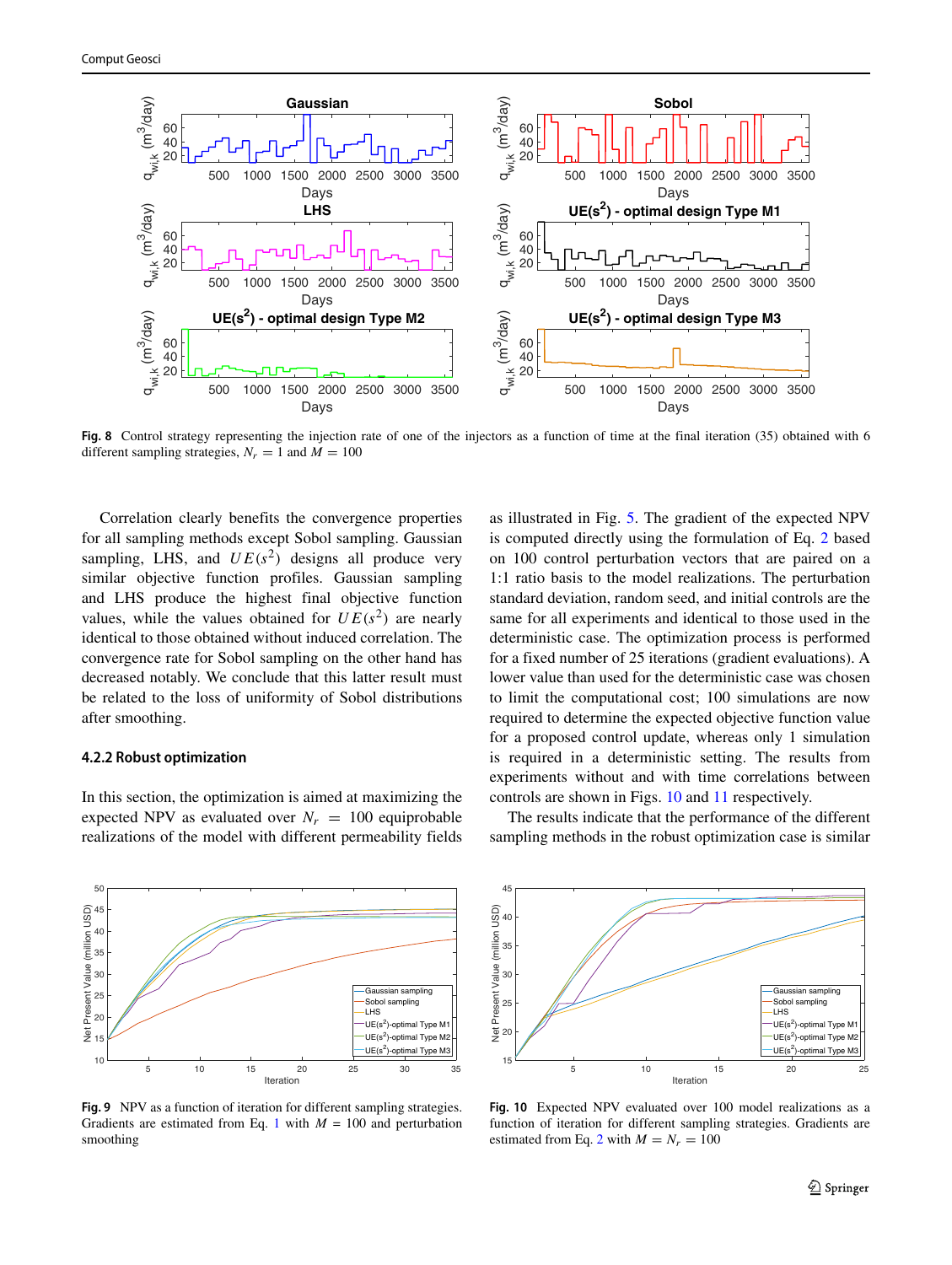<span id="page-9-0"></span>

**Fig. 11** Expected NPV evaluated over 100 model realizations as a function of iteration for different sampling strategies. Gradients are estimated from Eq. [2](#page-2-1) with  $M = N_r = 100$  and perturbation smoothing

to that in the deterministic case. The main differences are observed if time correlation is imposed on the samples. While in the deterministic setting all methods except Sobol performed similarly, in the setting with model uncertainty,  $UE(s^2)$  designs of type M2 clearly perform better than all other methods. Sobol sampling still performs worse than all other methods. The use of time correlation leads to improved objective function values when Gaussian, LHS and  $UE(s^2)$  sampling of type M1 is used, and to reduced objective function values when  $UE(s^2)$  sampling of type M3 or Sobol sampling is used. The results for  $UE(s^2)$ -M2 are hardly affected.

The optimal control strategies obtained after 25 iterations are shown in Fig. [12](#page-9-1) for all sampling strategies. A similar behavior can be observed as in the deterministic case. When using Sobol sampling, the water injection rate jumps between near-minimum and near-maximum values. This is close to what is known as a bang-bang strategy, which is an optimal strategy for certain linear problems and is characterized by solutions that attain only the minimum and maximum allowable control values. The solutions obtained with Gaussian sampling and LHS tend to vary around an intermediate average control value, while the  $UE(s^2)$  solutions consistently suggest near-minimum injection rates. The solutions for this well are characteristic also for those of the other wells, with  $UE(s^2)$ -based injection rates mostly in the range of  $10-30$  m<sup>3</sup>/day.

## **4.3 Sensitivity of results**

The optimization experiments presented here were performed with the same constant perturbation size which is the standard approach in approximate gradient applications. It has been observed in experiments with different perturbation sizes [\[12\]](#page-11-9) that smaller perturbations may be preferred during the later stages of the optimization process. One way to improve the quality of gradient estimates at different stages of the optimization process is to adjust the perturbation size [\[30\]](#page-12-9). This was found to be an effective solution when the traditional Gaussian sampling strategy is used. Here we investigate to what extend the sampling strategy affects the sensitivity to perturbation size. Experiments were performed with the Egg reservoir model with different sampling strategies for both deterministic and robust settings. Figure [13](#page-10-0) shows robust optimization results for three different fixed perturbation sizes and all sampling strategies considered in this paper. The results suggest that the performance for  $UE(s^2)$  designs of type M2 is much less sensitive

<span id="page-9-1"></span>

**Fig. 12** Robust control strategy representing the injection rate of one of the injectors as a function of time at the final iteration (25) obtained with 6 different sampling strategies and  $M = N_r = 100$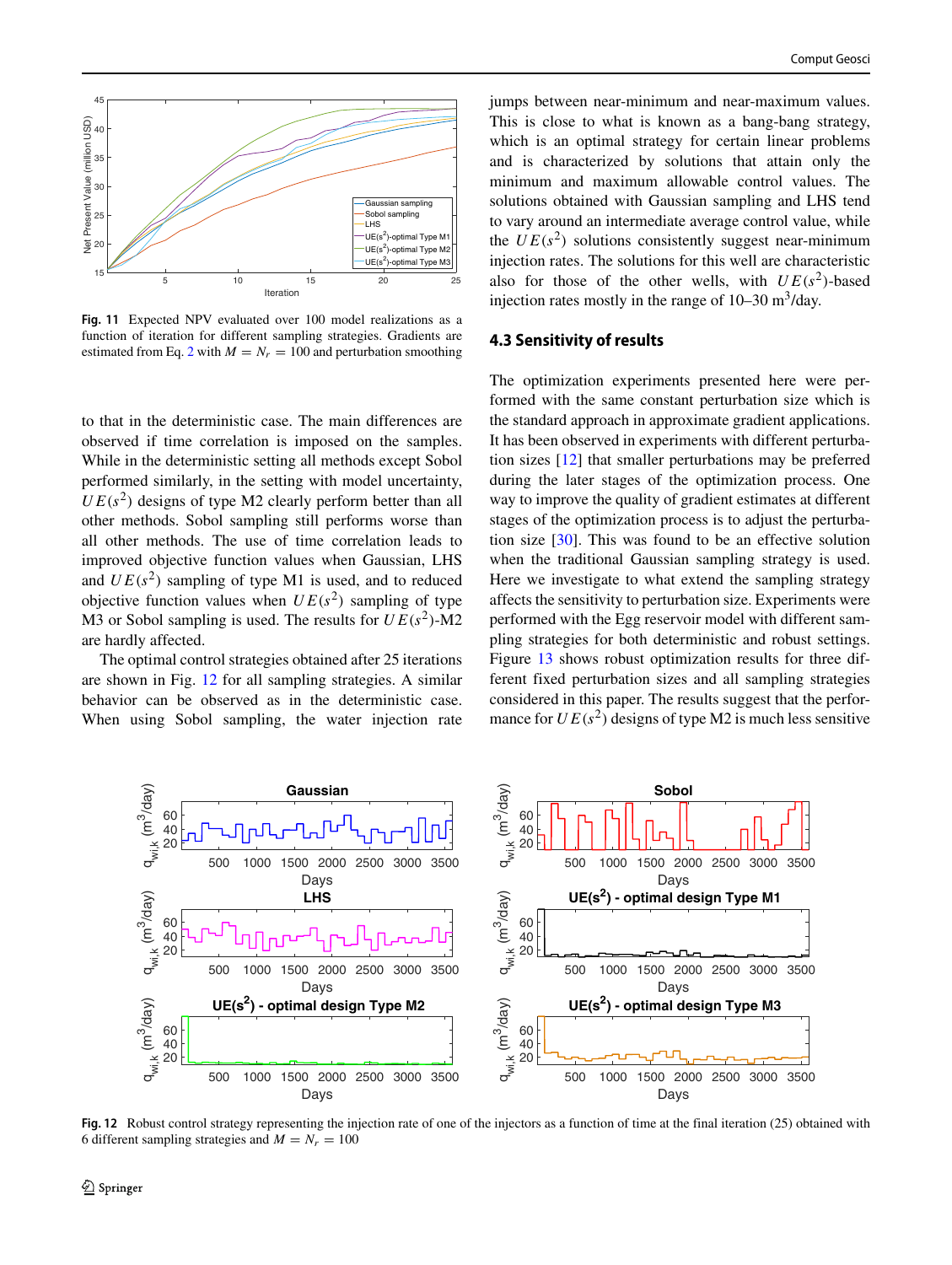<span id="page-10-0"></span>

**Fig. 13** Expected NPV evaluated over 100 model realizations as a function of iteration for three robust optimization experiments with different perturbation sizes (*σ*)

to the perturbation size than that for Gaussian and Sobol sampling or LHS designs.

## **5 Conclusions**

Some of the considered sampling strategies, including Sobol sampling and  $UE(s^2)$  designs of type M3, are deterministic and therefore will produce the same result each time. Strategies based on pseudo-random numbers (Gaussian, LHS), or on random selection of perturbations from a fixed set  $(UE(s^2)$  designs of types M1 and M2) may produce different results for different random number generator seeds. In Fig. [14,](#page-10-1) we present robust optimization results obtained with  $UE(s^2)$  designs of type M1 and type M2 for five different initial random seeds. The sensitivity of the gradient quality and convergence with respect to the initial seed is very large for  $UE(s^2)$  designs of type M1, but almost negligible for designs of type M2. This is another benefit of the  $UE(s^2)$ -type M2 designs proposed here.

The standard practice of using Gaussian sampling to generate random perturbations for use in approximate gradient estimation procedures is compared against various alternative sampling strategies. The alternative strategies include two space-filling designs, namely Sobol sampling and LHS, based on low-discrepancy concepts as achieved by quasi-Monte Carlo approaches and stratification respectively. A second class of methods is based on the  $E(s^2)$ near-orthogonality concept for supersaturated designs and *D*-optimal reduction of the generalized variance of the gradient estimate  $(E(s^2))$ -optimal designs). Two new variants of  $E(s^2)$ -optimal designs were proposed. The sampling strategies were applied to high-dimensional analytical test problem to evaluate their impact on the gradient quality.

<span id="page-10-1"></span>

**Fig. 14** Expected NPV evaluated over 100 model realizations as a function of iteration for 5 robust optimization experiments with different random seeds using M1 (left) and M2 (right) sampling designs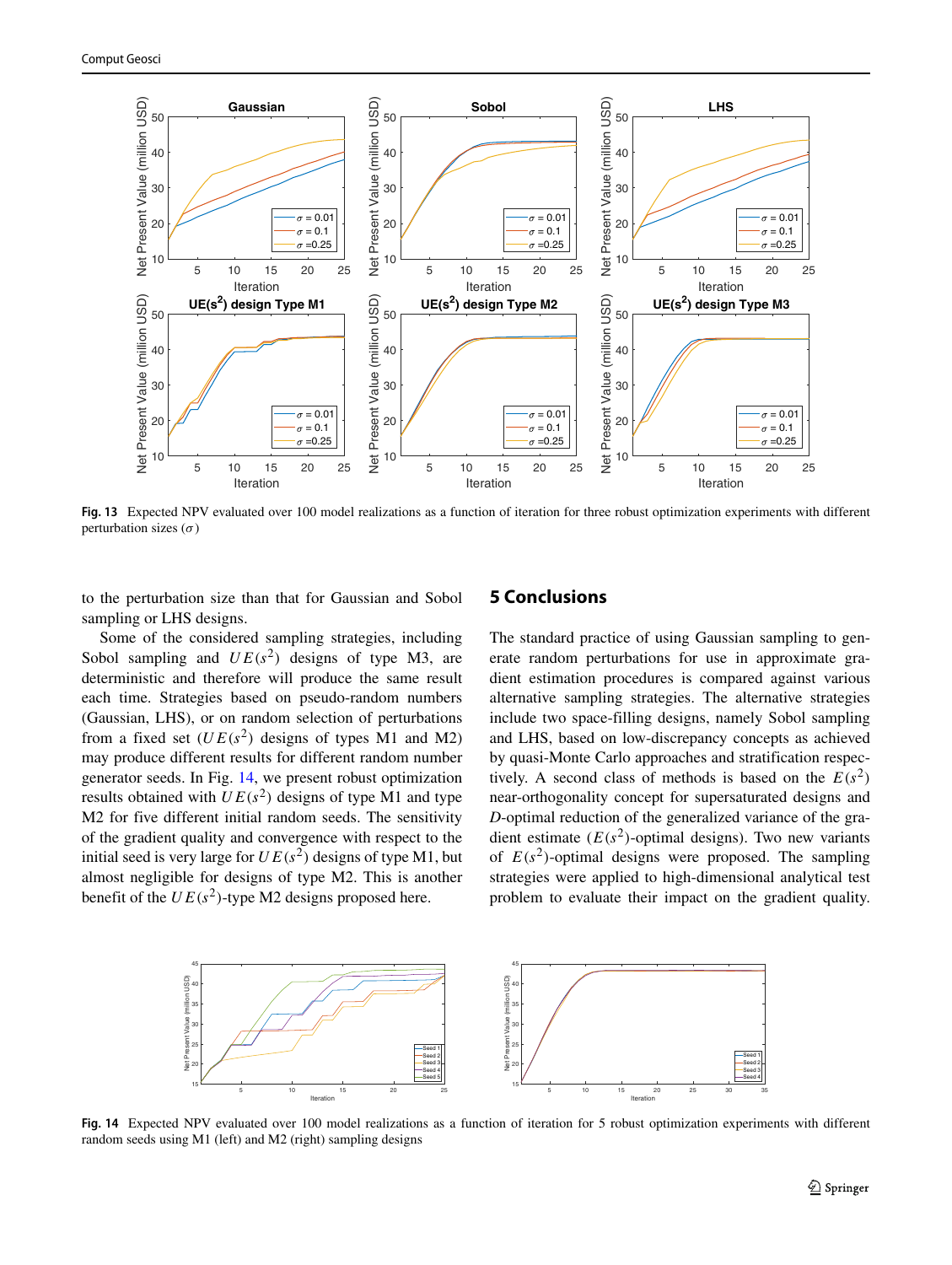In a second example, they were applied to an oil reservoir case with realistic complexity in terms of number of controls and uncertainty in parameter values to test their impact on optimization performance. The main conclusions can be summarized as follows.

- Sobol sampling and  $UE(s^2)$  designs outperform random sampling and stratified experimental designs in terms of gradient quality and convergence properties in all cases when no smoothing is performed on the samples prior to gradient estimation.
- When samples are smoothed over time, the performance of Sobol sampling strongly deteriorates.
- The sampling strategy is found to have a significant impact on the character of the resulting control strategy. Sobol sampling tends to produce highly dynamic strategies, while  $UE(s^2)$  designs produce fairly smooth strategies, also when no smoothing is explicitly applied.
- The new  $UE(s^2)$  design referred to here as M2 was observed to outperform the optimal supersaturated design method previously suggested (M1), as well as a third variant (M3), in terms of performance of the optimization and in terms of sensitivity to the perturbation size and initial random seed.
- $UE(s^2)$ -optimal supersaturated designs perform well in all situations that were investigated for both deterministic and robust cases and are therefore recommended for gradient approximation schemes where the number of samples is less than the number of unknowns.

**Open Access** This article is distributed under the terms of the Creative Commons Attribution 4.0 International License [\(http://creativecommons.](http://creativecommons.org/licenses/by/4.0/) [org/licenses/by/4.0/\)](http://creativecommons.org/licenses/by/4.0/), which permits unrestricted use, distribution, and reproduction in any medium, provided you give appropriate credit to the original author(s) and the source, provide a link to the Creative Commons license, and indicate if changes were made.

# **References**

- <span id="page-11-24"></span>1. de Aguiar, P.F., Bourguignon, B., Khots, M.S., Massart, D.L., Phan-Than-Luu, R.: D-optimal designs. Chemom. Intell. Lab. Syst. **30**(2), 199–210 (1995)
- <span id="page-11-20"></span>2. Booth, K.H.V., Cox, D.R.: Some systematic supersaturated designs. Technometrics **4**, 489–495 (1962)
- <span id="page-11-0"></span>3. Brouwer, D.R., Jansen, J.D.: Dynamic optimization of waterflooding with smart wells using optimal control theory. SPE J. **9**(4), 391–402 (2004)
- <span id="page-11-14"></span>4. Caflisch, R.E.: Monte Carlo and quasi-Monte Carlo methods. Acta Numerica **7**, 1–49 (1998). [https://doi.org/10.1017/S09624929000](https://doi.org/10.1017/S0962492900002804) [02804](https://doi.org/10.1017/S0962492900002804)
- <span id="page-11-17"></span>5. Cavazzuti, M.: Optimization methods: from theory to design scientific and technological aspects in mechanics. Springer, ISBN: 978-3-642-31186-4 (2013)
- <span id="page-11-5"></span>6. Chen, Y.: Efficient ensemble based reservoir management/ PhD Thesis. University of Oklahoma, USA (2008)
- <span id="page-11-3"></span>7. Custodio, A., Vicente, L.: Using sampling and simplex derivatives in pattern search methods. SIAM J. Optim. **18**(2), 537–555 (2007)
- <span id="page-11-19"></span>8. Diego, G., Loyola, R., Pedergnana, M., Garcia, S.G.: Smart sampling and incremental function learning for very large high dimensional data. Neural Netw. **78**, 75–87 (2016)
- <span id="page-11-12"></span>9. Dixon, L.C.W., Mills, D.J.: Effect of rounding errors on the variable metric method. J. Optim. Theory Appl. **80**(1), 175–179 (1994)
- <span id="page-11-6"></span>10. Do, S., Reynolds, A.: Theoretical connections between optimization algorithms based on an approximate gradient. Comput. Geosci. **17**(6), 959–973 (2013). [https://doi.org/10.1007/s10596-](https://doi.org/10.1007/s10596-013-9368-9) [013-9368-9](https://doi.org/10.1007/s10596-013-9368-9)
- <span id="page-11-7"></span>11. Fonseca, R.M., Stordal, A.S., Leeuwenburgh, O., den Hof, P.M.J.V., Jansen, J.D.: Robust ensemble-based multi-objective optimization. In: Proceedings of the 14th European Conference on the Mathematics of Oil Recovery (ECMOR XIV), 8-11 September, Catania (2014)
- <span id="page-11-9"></span>12. Fonseca, R.M., Kahrobaei, S., Van Gastel, L.J.T., Leeuwenburgh, O., Jansen, J.D.: Quantification of the impact of ensemble size on the quality of an ensemble gradient using principles of hypothesis testing. Paper SPE 173236-MS presented at the SPE Reservoir Simulation Symposium, Houston, USA, 23-25 February (2015)
- <span id="page-11-10"></span>13. Fonseca, R.M., Leeuwenburgh, O., Van den Hof, P.M.J., Jansen, J.D.: Improving the ensemble optimization method through covariance matrix adaptation (cma-enopt). SPE J. **20**(1), 155–168 (2015). <https://doi.org/10.2118/163657-PA>
- <span id="page-11-8"></span>14. Fonseca, R.M., Chen, B., Jansen, J.D., Reynolds, A.: A stochastic simplex approximate gradient (stosag) for optimization under uncertainty. Int. J. Numer. Methods Eng. **109**(13), 1756–1776 (2016)
- <span id="page-11-22"></span>15. Gilmour, S.G.: Factor screening via supersaturated designs. In: Dean, A., Lewis, S. (eds.) Screening: methods for experimentation in industry, drug discovery and genetics, vol. 8, pp. 169–190. Springer, New York (2006)
- <span id="page-11-1"></span>16. Van den Hof, P.M.J., Jansen, J.D., Van Essen, G., Bosgra, O.H.: Model based control and optimization of large scale physical systems-challenges in reservoir engineering. Chinese Control and Decision Conference, June 17-19 2009. Guilin, China (2009)
- <span id="page-11-2"></span>17. Jansen, J.D., Bosgra, O.H., Van den Hof, P.M.J.: Model-based control of multiphase flow in subsurface oil reservoirs. J. Process. Control. **18**(9), 846–855 (2008)
- <span id="page-11-25"></span>18. Jansen, J.D., Fonseca, R.M., Kahrobaei, S.S., Siraj, M.M., Van Essen, G.M., Van den Hof, P.M.J.: The egg model (research note). [http://data.4tu.nl/repository/uuid:916c86cd-3558-4672-829a-105c](http://data.4tu.nl/repository/uuid:916c86cd-3558-4672-829a-105c62985ab2) [62985ab2,](http://data.4tu.nl/repository/uuid:916c86cd-3558-4672-829a-105c62985ab2) online accessed July 2017 (2013)
- <span id="page-11-21"></span>19. Jones, B., Majumdar, D.: Optimal supersaturated designs. J. Am. Stat. Assoc. **109**(508), 1592–1600 (2014). [https://doi.org/10.1080/](https://doi.org/10.1080/01621459.2014.938810) [01621459.2014.938810](https://doi.org/10.1080/01621459.2014.938810)
- <span id="page-11-13"></span>20. Kelly, C.T.: Detection and remediation of stagnation in the neldermead algorithm using a sufficient decrease condition. SIAM J Optim **10**(1), 43–55 (1999)
- <span id="page-11-23"></span>21. Lin, D.K.J.: A new class of supersaturated designs. Technometrics **35**, 28–31 (1993)
- <span id="page-11-18"></span>22. McKay, M., Beckman, R., Conover, W.: A comparison of three methods for selecting values of input variables in the analysis of output from a computer code. Technometrics **42**(1), 55–61 (1979)
- <span id="page-11-15"></span>23. Morokoff, W.J., Caflisch, R.E.: Quasi-Monte Carlo integration. Comput. Phys. **122**(2), 218–230 (1995)
- <span id="page-11-16"></span>24. Niederreiter, H.: Quasi-Monte Carlo methods and pseudo-random numbers. Bull. Am. Math. Soc. **84**(6), 957–1041 (1978)
- <span id="page-11-11"></span>25. Niederreiter, H.: Low-discrepancy and low-dispersion sequences. J. Number Theory **30**, 51–70 (1988)
- <span id="page-11-4"></span>26. Okano, H., Koda, M.: An optimization algorithm based on stochastic sensitivity analysis for noisy objective landscapes. SPE J. **79**(2), 245–252 (2003)